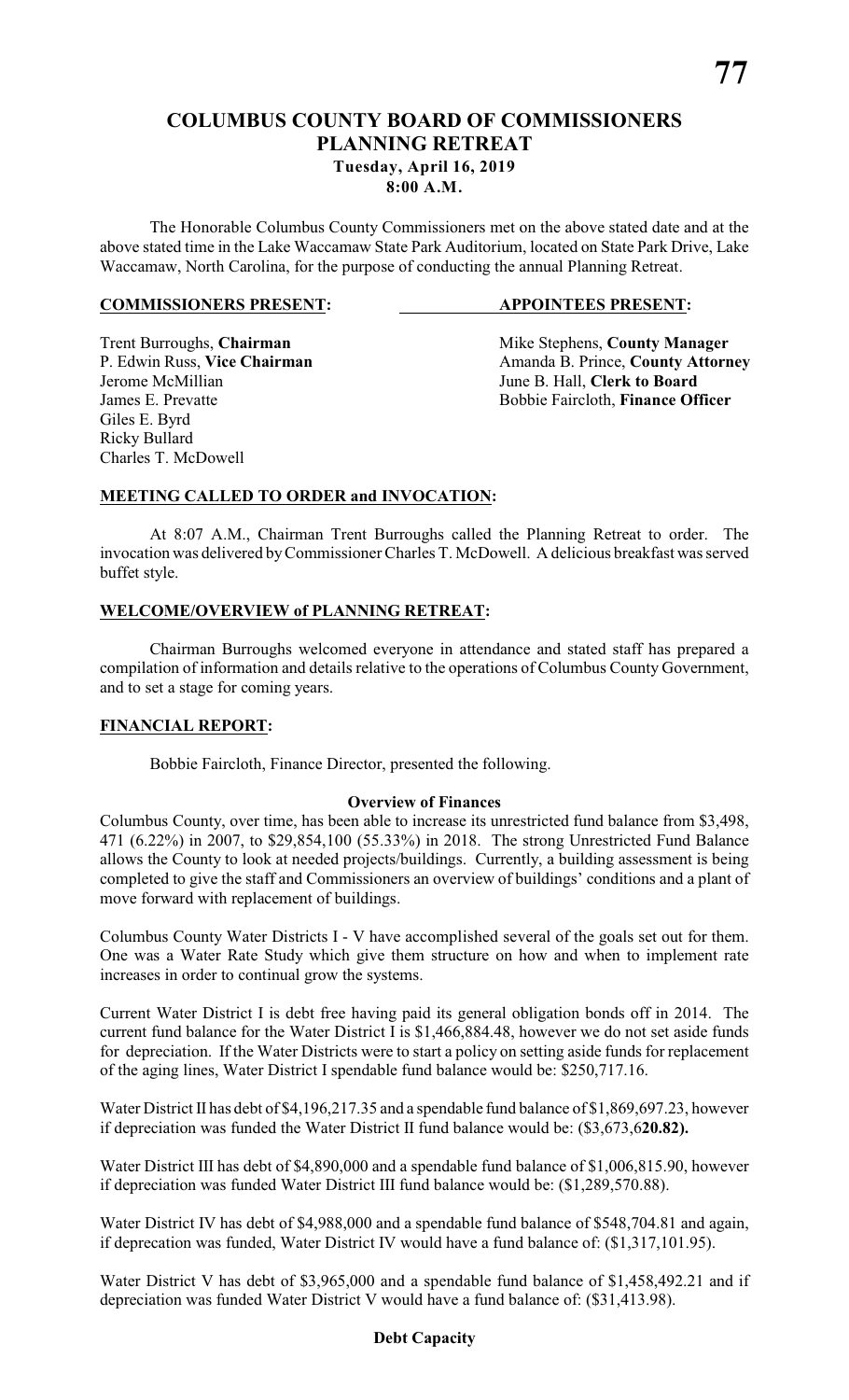Columbus County currently has outstanding debt of \$25,851,047.53 of which \$8,020,665.30 is General Fund Debt and \$18,039,217.35 if Water District debt. To further classify the General Fund debt, \$2,088,358.30 (QSCB-2028) is owed by the school systems and the remaining balance of the installment finance of \$5,932,307.00 is owed by the General Fund for the Detention Center Project (final payment in 2020) and the Courthouse Annex Project (2027).

Currently, the County is working on borrowing funds from USDA (\$14,609,922) to replace and renovate some buildings on Whiteville High School campus, total construction budget is estimated at \$22,270,422.

Columbus County Schools are proposing to combine Tabor City Elementary and Tabor City Middle School onto the campus where Tabor City Elementary is currently located and combine Cerro Gordo School, Evergreen School and Chadbourn School onto the current campus of Cerro Gordo Elementary, and renaming it West Columbus Pre-K - 8 School, the total estimated cost of these projects are \$55,112,578 of which \$34,440,078 will be borrowed. We will pursue a loan from USDA for this as well.

By state statue, Columbus County has the ability to issue up to 8% of the assessed tax value in debt with the approval of the LGC.

## **SECURITY UPDATES:**

Mike Stephens, County Manager, stated the following:

- 1. If an organization wants to hack our computer system, it can be done;
- 2. Alan is very proactive in creating firewalls in our computer system;
- 3. We are trying to update our computers which will take money;
- 4. We are working on security for the County buildings;
- 5. In the administration building, we are working on installing a card reader system which is the best of the systems I have been informed about;
- 6. We are also looking at bullet-proof glass in the front; **and**
- 7. The utilization of prison labor and/or Sheriff's Department inmates to clean up trash along the highways and/or other tasks that need to be done.

## **ECONOMIC DEVELOPMENT UPDATE:**

Gary Lanier, Economic Development Director, stated the following:

- 1. Current Climate and Challenges we need to do all we can to support Southeastern Community College and the Cape Fear COG in their Workforce Development Efforts. Workforce and Worker Training Availability are now the top two (2) issues on any Site Selectors list when evaluating locations for a new facility.
- 2. Implementing the Job Creation Plan for Distressed Communities We have to take it "One Step at a Time". While we can go after grants, and we are, it will require local investment / local matching funds as well.
- 3. Budgeting for Economic Development:
	- a. Sampson County Plan (a competitive example) For FY 2018-2019, the Sampson County Board of Commissioners established a separate Economic Development fund to support economic development projects within the County. The initial set aside was \$1.5 million with a commitment from the Board of Commissioners to add \$500,000 per year to the fund until it was at a minimum of \$5 million. Having such an economic development "war chest" will enable the construction of infrastructure, the construction of shell buildings (or cover a 2 year lease requirement if a spec building is built by a construction firm like SAMET Corporation), etc.

The creation of such a fund for Columbus County could be a "game changer" for future economic growth.

b. Article 44 Sales Tax Allocation for Economic Development - this could be the source of funds to build an economic development reserve fund as described above. Initially, 25% of an estimated \$1,000,000 in anticipated revenues from this source was requested in the first year of the program. EDC was budgeted for approximately \$225,000 versus the \$250,000 requested. It is my understanding that actual revenues in year one came in at a level in excess of \$1MM, and with the continued growth of the economy it is expected that the revenue stream from the sales tax on services is now much more than \$1MM annually. In year 2, the EDC budget allocation was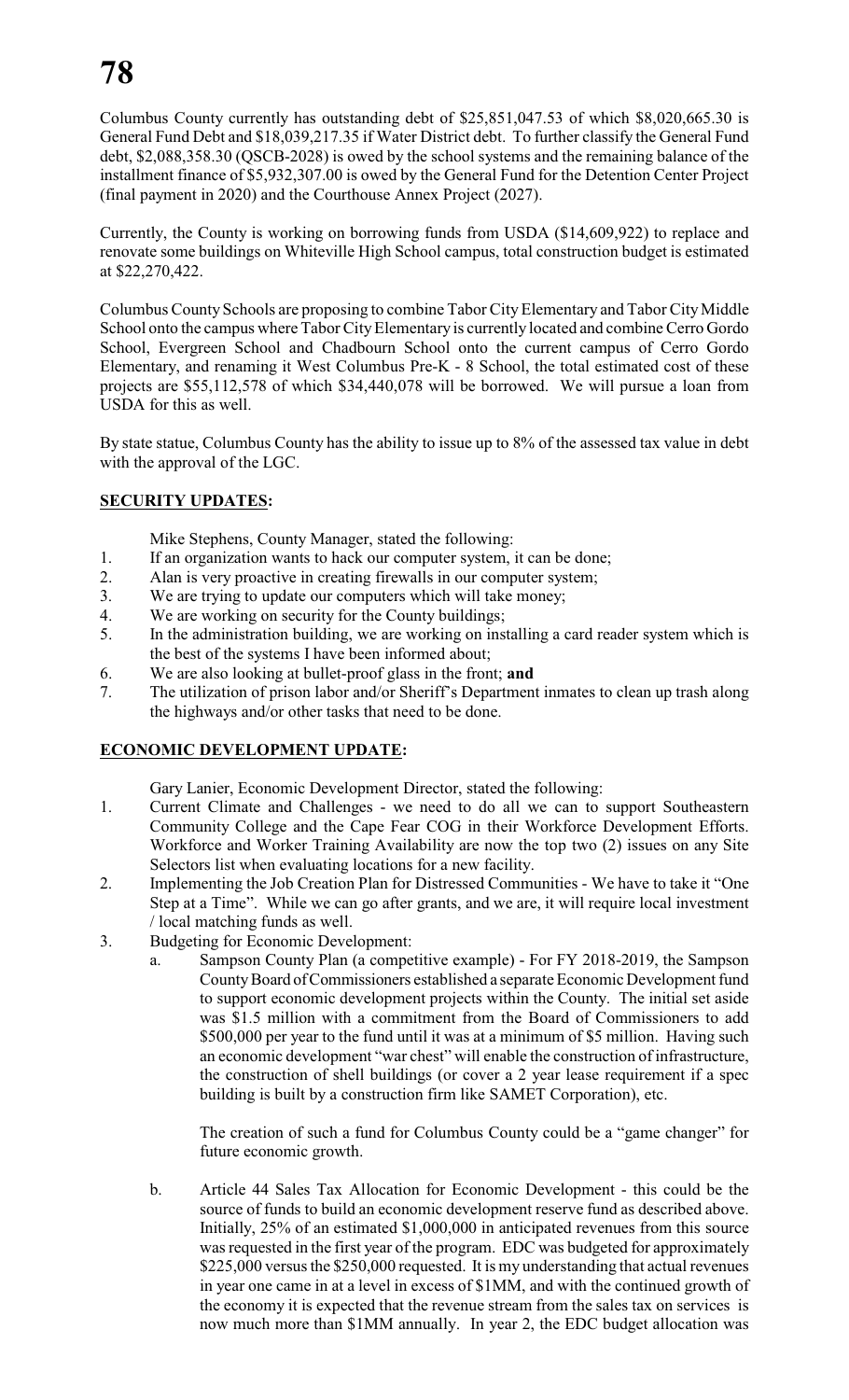reduced to \$150,000 and was reduced to a little over \$80,000 for FY 2018-2019. If a full 25% of this funding source, which legislation dictates can only be used for economic development, public schools, and community colleges were allocated to an economic development reserve fund, we could have another tool to help Columbus County compete with surrounding counties.

c. Lack of Buildings throughout the County - one of our weak points

- i. Unable to respond to 14 RAO's (requests for proposals) for buildings in the 75,000 to 100,000 sq ft range in 2018. These potential new client leads came from North Carolina's Southeast and the Economic Development Partnership of North Carolina. Some of the inquiries for available buildings involved 300 jobs or more. We had no available buildings to offer for consideration, so we were not even in the competition for those jobs and the investment involved.
- ii. Spec Building Options Samet Corporation and others several options to explore if permitted. There are a number of companies that will build spec buildings in a county as long as the local government or others have "skin in the game". The construction of such buildings often involves a local commitment to cover carrying costs for a maximum of 2 years on a spec building. A typical spec manufacturing building that is 100,000 square feet in size will cost approximately \$4MM. Carrying costs for a building of this sort at 5% annually would run \$200,000 per year. If such a building had existed anywhere in Columbus County in 2018, we could have competed for 143 possible new companies interested in locating in Southeastern NC.

Major Grant Projects Underway:

- 1. EDA Grant application (U.S. Economic Development Administration) nearing completion to build 2 new wells and extend the 16 inch water main into the International Logistics Park of NC. Total project cost is \$3,244,236 and we are going after an 80/20 grant with EDA.
- 2. EDA grant application nearing completion for a manufacturing incubator for Bolton. Total project cost estimated at approximately \$1,000,000 and this will also be an 80/20 grant.
- 3. Water line extension grant with the State Utility Fund (NC Commerce Rural Development Authority) in support of the new Helena Chemical Site. This grant is a 100% state funded grant and is for approximately \$900,000. It will go before the utility authority board in April.
- 4. Work is moving forward with site evaluations of several downtown buildings as part of the \$300,000 Brownfields grant the EDC office received last fall from the US Environmental Protection Agency. Columbus County was one of 19 grants funded in the Southeastern US out of 98 applicants in 2018.

We need natural gas line endorsements from our legislators.

## **PUBLIC UTILITIES/SOLID WASTE UPDATE:**

Harold Nobles, Public Utilities Director, stated the following.

## 1. **Generators for all Well/Tank Sites:**

Several of the well/tank sites do not have generators. In the event of a hurricane, snow storm, or power outage these locations will not have power and these well/tank sites cannot be utilized. This would mean that all customers in that district will not have access to the county water supply system in the event of an emergency. This is very important to the wellbeing of our customers and this equipment needs to be purchased as quickly as possible. Funding would come from the fund balance for the Public Utilities Department.

## 2. **Pressure Gauges/Switches (\$5,000 per well):**

Pressure gauges and switches are important in the everyday operation of our water supply system. When the SCADA system is down, the equipment assists staff with the operation of the well/tank sites in the event of an emergency. Without this equipment, it is very difficult to ensure that customers will continue to receive the proper water supply. Funding would come from the fund balance for the Public Utilities Department.

#### 3. **System connection at Union Valley:**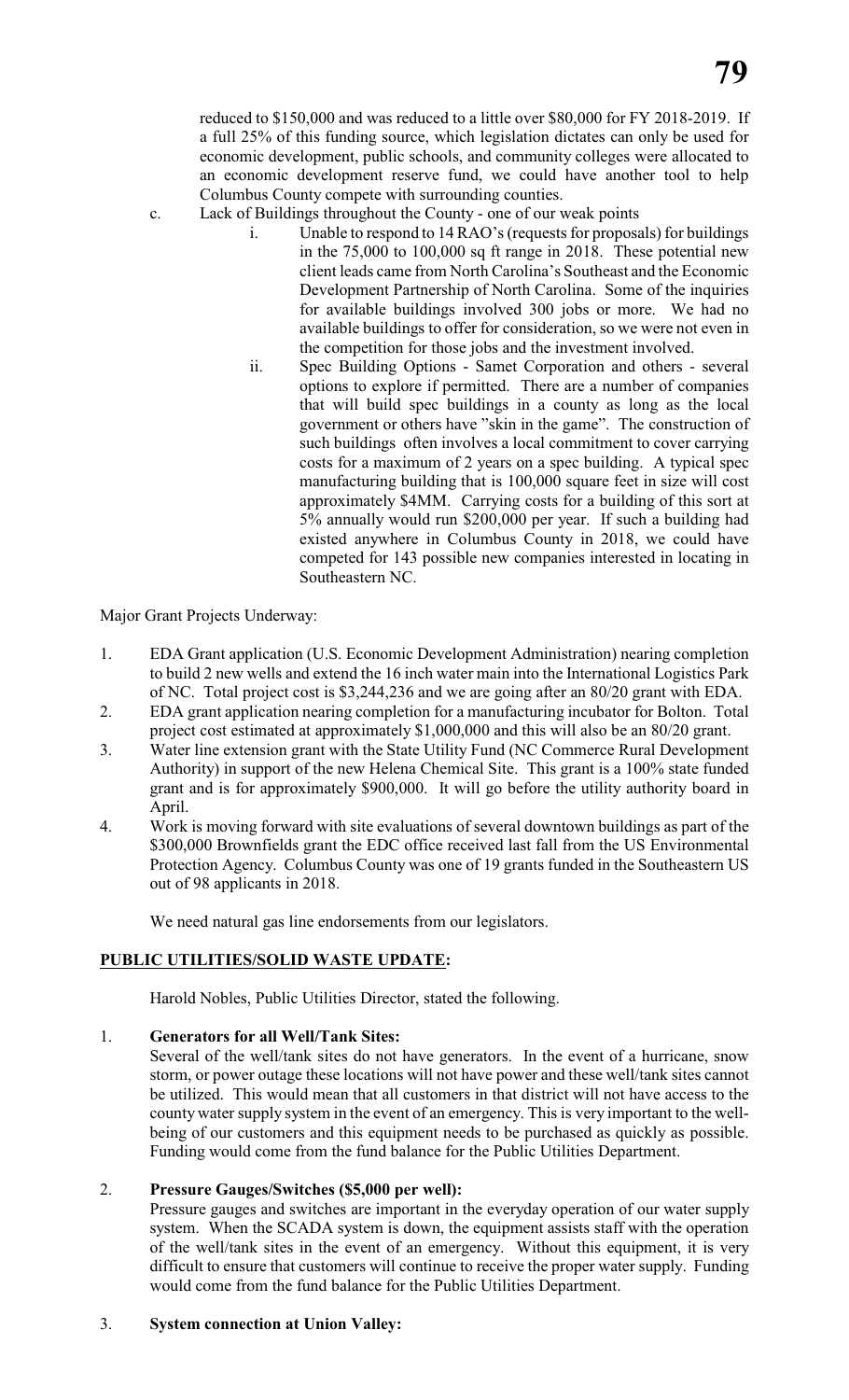This project would connect the water systems in Water District II and Water District III. With this connection, Water District III could provide water to Water District II in the event of an emergency. Plans are to apply for potential grant funding to make this connection possible. However, if grant funding is not available then this project would have to be funded from the Public Utilities Department budget.

#### 4. **Chlorine Tank:**

A chlorine tank is necessary during emergency situations due to chlorine suppliers not being able to access County roads when they are flooded or damaged due to storms. Without chlorine, the state will shut the public water supply system down due to potential contamination. Chemicals were supplied by the Town of Whiteville during Hurricane Florence; however, their supply cannot always be relied upon due to their WWTP operations. Funding would come from the fund balance for the Public Utilities Department.

### 5. **Trucks (4 x 4):**

The Public Utilities Department is in need of two (2) 4 x 4 trucks. Several of our trucks are old and are starting to require more and more repairs. These type trucks are necessary because of some of the areas that staff has to travel through. Staff also pulls large equipment and two wheel trucks become damaged due to the strain that the equipment puts on the truck. Ths purchase would be requested in the budget for Fiscal Year 2019/2020.

#### 6. **Wells for Hallsboro and Water District IV:**

The Public Utilities Department is in need of a well in the Hallsboro area and in Water and Sewer District IV. The wells in Water District IV are currently experiencing longer run times due to providing water to West Frasier and the Riegelwood Sanitary District. If there are plans to continue providing water to this business and/or the RSD, then a new well will have to be installed. If not, adequate water flow and/or equipment issues could arise.

### **List of Future Projects**

### **1. International Logistics Park of North Carolina**

Columbus County Public Utilities and Columbus County Economic Development have been discussing the option of supplying water to the International Logistics Park of North Carolina. This project would include two wells that would provide a water supply to the park as well as additional water supply to Columbus County Water and Sewer District IV. Green Engineering has submitted a cost estimate in the amount of \$3,244,236.

#### **2. Asset Inventory and Assessment - Water District I**

Columbus County has been notified that the Application for an Asset Inventory and Assessment Grant (AIA) for Columbus County Water and Sewer District I has been approved for funding. The State Water Infrastructure Commission will make the award in the amount of \$150,000. This project will provide Public Utilities with accurate, digital records of all the existing water system components in Water District 1.

#### **3. Public Water Supply System Extensions**

Water petitions have been submitted to Green Engineering to see if it would be feasible to extend water services to customers throughout several of the water districts in Columbus County. Leo Green is in the process of mapping all these areas and will be preparing a cost estimate to see if this project would be feasible for the Public Utilities Department. Unfortunately, the cost estimate is not available at this time.

#### **4. Public Water Supply System Extension - Union Valley Road**

Columbus County Public Utilities would like to extend the existing 8" water main along Union Valley Road over to Chadbourn Highway where there is an existing 12" water main. This project would require a directional bore of approximately 1,450' and a booster pump station. Green Engineering has prepared a cost estimate of approximately \$750,000.

## **SOLID WASTE UPDATE**

#### 1. **Transfer Station Repairs:**

The Transfer Station is in need of some repairs as required by the NC Division of Waste Management - Solid Waste Section. These repairs are necessary and need to be done as soon as possible to preserve the facility. Funding would come from the fund balance for the Solid Waste Department.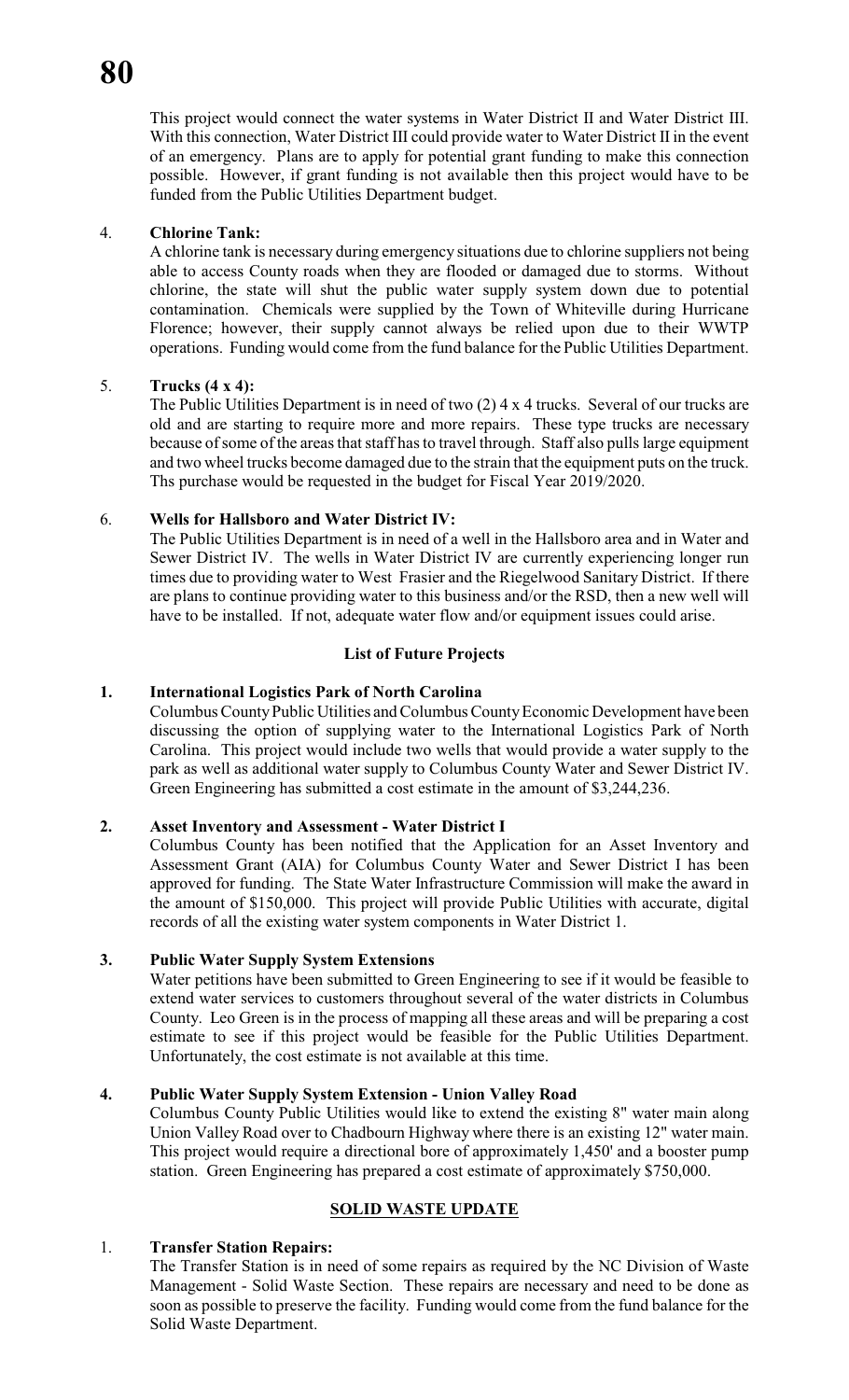## 2. **Dump Truck:**

A dump truck is necessary to haul dirt, stone, and equipment for the Solid Waste Department. This purchase would also assist with litter complaints so that our regular trucks are not damaged. Funding would come from the fund balance for the Solid Waste Department.

## 3. **Trailer 24' for Hauling Equipment:**

A 24' trailer is needed to haul large equipment on. This purchase is necessary not only to haul the equipment properly but for safety issues as well. Funding would come from the fund balance for the Solid Waste Department.

### 4. **Maintenance/Repair to Convenience Site Buildings:**

Several of the Convenience sites are in need of repairs. If repairs are not made, then these facilities will need to be completely replaced over time. Funding would come from the fund balance for the Solid Waste Department.

## **UPDATE on AIRPORT:**

Mike Stephens, County Manager, delivered the following update on the Columbus County Municipal Airport.

- 1. I have talked to Phil Edwards, Airport Manager, and he has stated there is a \$500,000 available from the State for a new terminal;
- 2. We would have to come up with the rest of the money,
- 3. They are estimating \$100,000 to repair a roof at the Airport;
- 4. Before we spend that \$100,000 money, we need to decide if we are going after this money;
- 5. Phil is of the opinion that \$500,000 is sitting there in DOT Aviation Department, and we could come up with the money; **and**
- 6. Phil stated that we need to contact Danny Britt and Brendon Jones to see if they come up with any money.

After discussion was conducted, it was the general consensus of the Board to request \$1.5 million dollars for this project.

## **TOP FIVE PRIORITIES DISCUSSION:**

After lengthy and in-depth discussion, the following top five (5) priorities were chosen:

- 1. Sheriff's Department Building;
- 2. Natural Gas Accessibility;
- 3. Airport Funding;
- 4. Water Infrastructure; **and**
- 5. Additional Funding for Drainage (Waccamaw River, Lumber River, tributaries and outlets.

## **BUILDING FEASIBILITY STUDY:**

Mike Stephens, County Manager, stated the following:

- 1. This is the Columbus County Facility Assessment that was prepared by Chris May, Larry Bergman, Carin Z. Faulkner, with technical assistance from Larry Hayes and Stuart Carroll;
- 2. Twenty-nine (29) facilities were identified as the focus based on their current and/or past usage;
- 3. Of these facilities, eighteen (18) are twenty (20) years or older, and ten (10) of those are fifty (50) years or older;
- 4. Construction band-aids have been put on these buildings, but it is time for major repair or replacement to be done, and that will take dollars;
- 5. The ratings in the study were centered around Structural Integrity, Roof, HVAC, Space Needs People, Space Needs Storage and Overall;
- 6. Most of the buildings need security upgrades; **and**
- 7. The following items should be considered high priority needs for the FY20 budget: roof replacement, space needs, HVAC needs and miscellaneous.

## **INVOCATION and LUNCH:**

At 12:00 Noon, Commissioner Ricky Bullard delivered the invocation and a delicious lunch was served.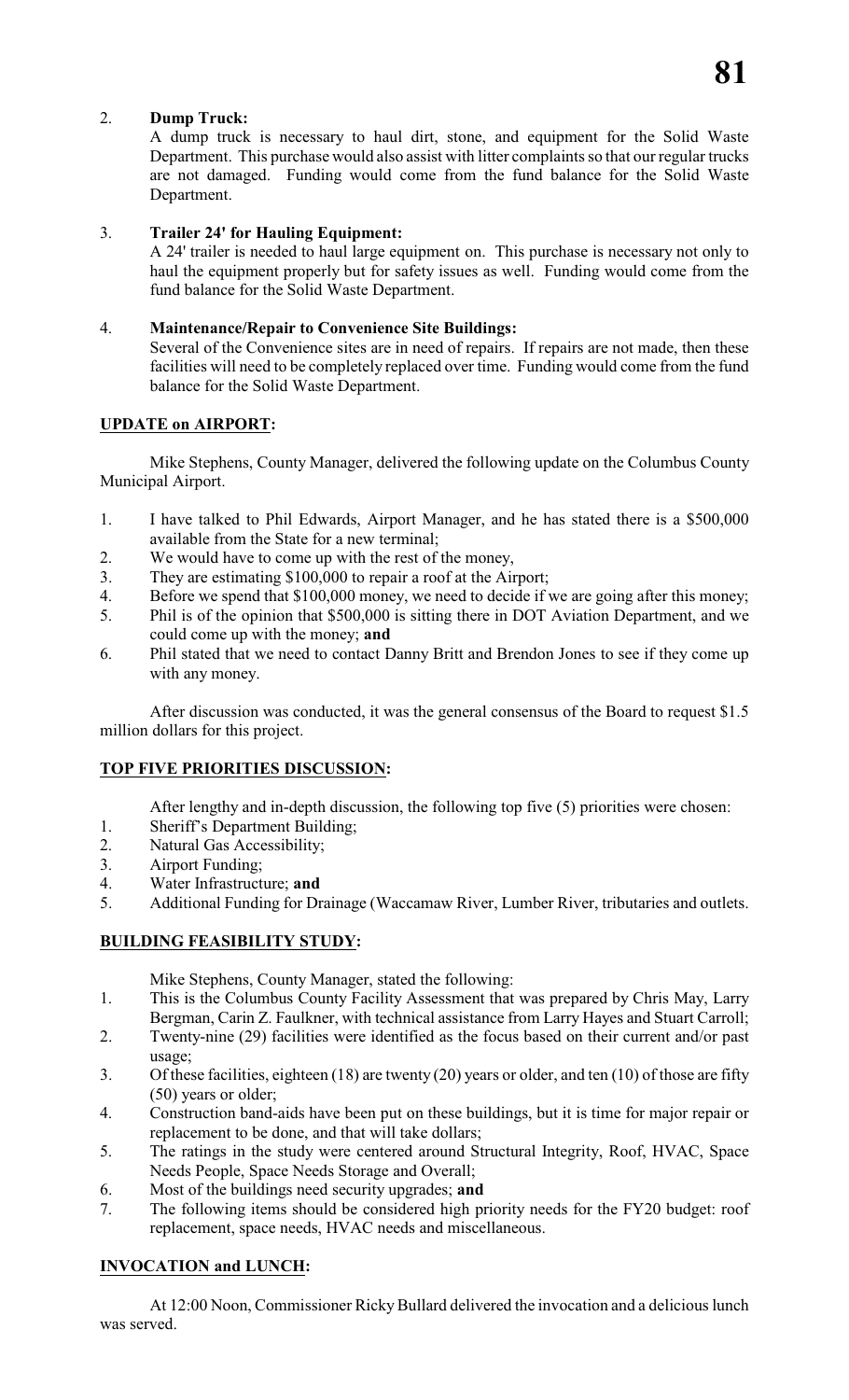# **RESUME PLANNING RETREAT:**

At 12:37 P.M., the Planning Retreat was resumed.

## **DRAINAGE ISSUES DISCUSSION:**

Edward Davis, Soil and Water Conservation Director, presented the following information

North and South Carolina are very attractive places to live, work and play. These areas are also prone to a lot of rainfall and severe storms. Columbus County's average annual rainfall if 49.83 inches. On average, 82 days per year will receive 1/10 of an inch or more of rain in a 24-hour period. Also, 2 years out of 10 will have less than 44.16 inches of rain, and 2 years out of 10 will have more than 55 .91 inches of rainfall. (According to the published Soil Survey of Columbus County.)

Columbus County is also relatively flat and being as flat as we are, drainage is very important for our citizens to be able to live and function. When drainage systems are not working properly, roadways become impassable during some storm events, septic systems fail, homes flood, mosquitoes breed, even other infrastructure such as utilities are in jeopardy.

The Columbus Soil and Water Conservation District constantly receives calls concerning drainage issues. Sometimes these issues stem from beaver and the dams that they have built; sometimes the issues are silt and sediment in a stream or waterway; sometimes the problem, is where trees have fallen and blocked the stream; and other times the issue is simply lack of maintenance on the landowner's part. Whatever the reason for a person's drainage concerns, when a drainage system is not working properly, many public health and human safety situations arise.

Because of the proactiveness of the Columbus County Board of Commissioners, many of the beaver issues are being addressed. We still have a long way to go in beaver management, but the bounty program, along with the USDA Beaver Management Assistance Program, are working.

Since 2012-2013, we have collected 3,075 beavers under the bounty program.

Since Tropical Storm Hermine and Hurricane Matthew in 2016, the Columbus Soil and Water Conservation District has been working on storm debris removal from several streams and waterways. We received \$1,701,045.00. We have paid contractors \$753,691.80 for completed work. We currently have a balance of \$947,353.20 under the program.

The Columbus Soil and Water Conservation District has also applied for \$966,000.00 under the Emergency Watershed Protection Program for sediment and storm debris removal.

We are working on obtaining a grant to fund a Watershed Stream Management Coordinator position for up to three (3) years along with a Stream Planner/Engineer for up to \$75,000.00 for the position. We hope to hear something on this grant soon.

The Columbus Soil and Water Conservation District is requesting Congressman Rouzer's office to work across the state line with the Congressman in Horry County to assist in developing a plan for proper water management for Columbus and Horry County.

The Columbus Soil and Water Conservation District would like to encourage the Columbus County Board of Commissioners and Columbus County's municipalities and communities to work together to develop a Storm Water Management Committee that can develop a solid, Storm Water Management Plan for ALL areas of the county.

## **CAPITAL PROJECTS (CURRENT and FUTURE) DISCUSSION and PRIORITIES:**

## **A. Columbus County Schools and Whiteville City Schools Building Project:**

Bobbie Faircloth, Finance Officer, stated the following:

-On Whiteville City Schools, we are waiting on USDA to give us a letter of commitment or letter of conditions for their funding so we can take it to the LGU, and get on their agenda, and we hope within thirty (30) days we have that form in and then we can apply to the LGU and go ahead and do that loan;

-We have to do an interim loan while construction is going on, and I have a financial advisor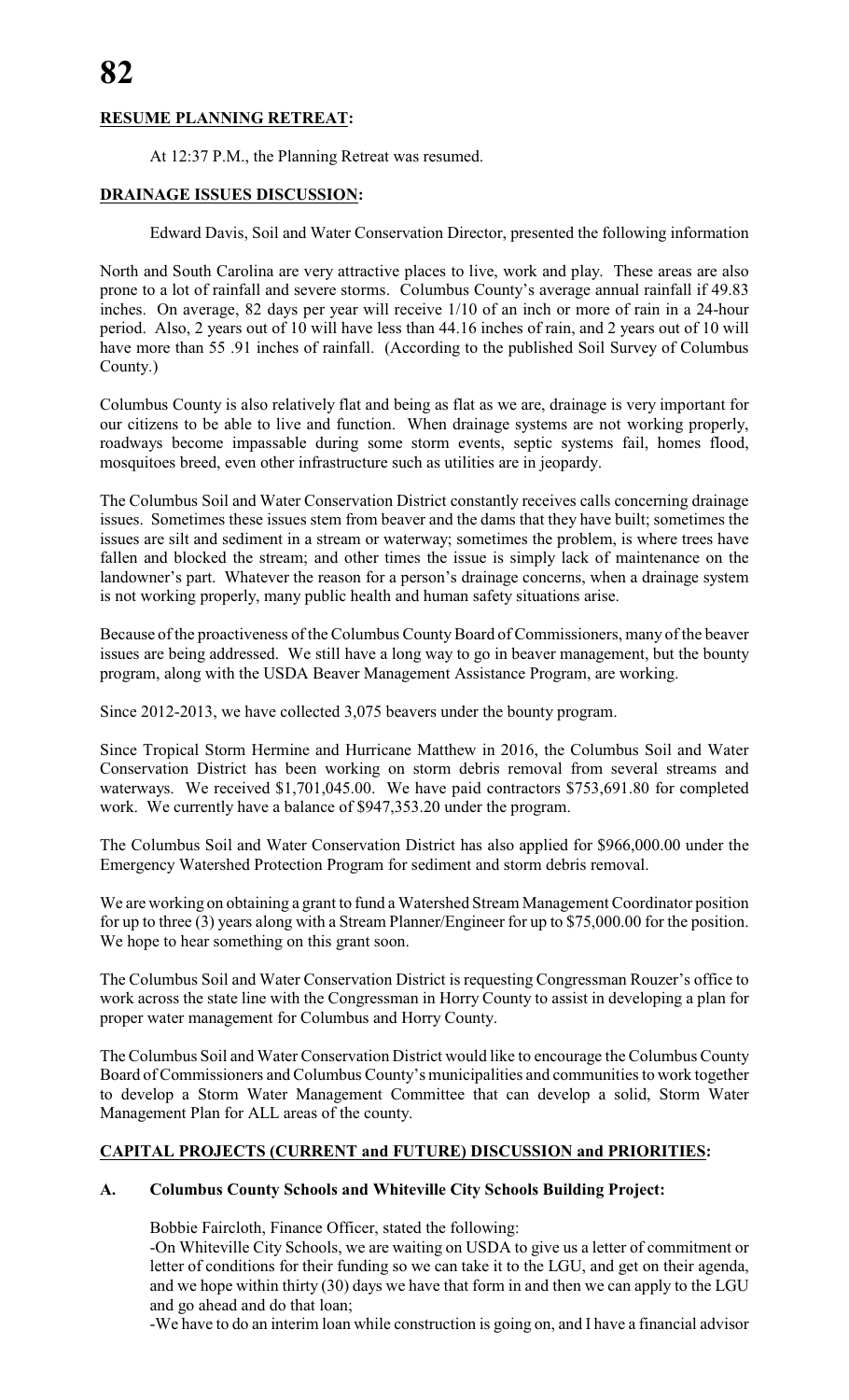working with me;

-Columbus County Schools - they actually just gave the word last week that their Board approved the payback plan that we presented;

-I talked with Larry at USDA and got the information from him and we are working on this information to send to him; **and**

-County Schools will go out to bid in July.

### **B. Historic Courthouse:**

- 1) Projects completed to date
- 2) Current projects at the courthouse
- 3) Plans/goals for the courthouse this budget year
- 4) Who should occupy the building
- 5) Funds currently set aside for this project
- 6) Timeline to accomplish goals

Mike Stephens, County Manager, stated the following:

-These topics have been discussed for a lengthy time, and we need to take some action on these topics.

#### **C. Sheriff's Offices:**

- 1) Issues with current building
- 2) Plans for old Detention Center offices
- 3) New Sheriff's Office building timeline

After lengthy and in-depth discussion relative to the Historic Courthouse and the Sheriff's Offices, one (1) consensus was stated as follows:

Renovate Historic Courthouse for DA's and Judges, move probation and parole to DA's Office, and move Board of Elections and HUD to the Courthouse Annex. Not all Board members were in favor of the consensus.

#### **D. Elections/HUD Offices:**

- 1) Should we continue to lease property
- 2) Options to moved Elections/HUD offices
- 3) Old Elections/HUD building discussion

#### **E. Update on New Courthouse**

- 1) Unresolved issues/humidity issues
- 2) Update on current litigation

#### **F. Five year plan for building needs discussion**

#### **REVIEW of EMERGENCY SERVICES REPORT:**

Mike Stephens, County Manager, stated the top five (5) priorities/goals for Fiscal Year 2019/2020 are the following:

- 1. New Emergency Operations Center is needed for the County;
- 2. Fiber is needed for the Emergency Operations Center;
- 3. Fire/EMS new radio communications paging system (VIPER);
- 4. Complete overhaul of shelter trailers. Need manpower and equipment; **and**
- 5. Update County Emergency Operations Plan, Addressing Ordinance and Fire Prevention Ordinance.

## **REVIEW of HUMAN RESOURCES REPORT:**

Michael Stephens, County Manager, stated the following:

- 1. Human resources is currently doing Random Drug Testing on safety sensitive positions;
- 2. There is a total of 479 full-time employees, 47 part-time employees, 61 terminations;
- 3. Exit interviews are performed on employees that come to the office before they exit;
- 4. Beginning June 01, 2019, the Retirees Supplement will change from Plan F to Plan G; **and**
- 5. If exit interviews are being done, I have not received any.

Bobbie Faircloth discussed in-depth information relative to the cost for retiree insurance.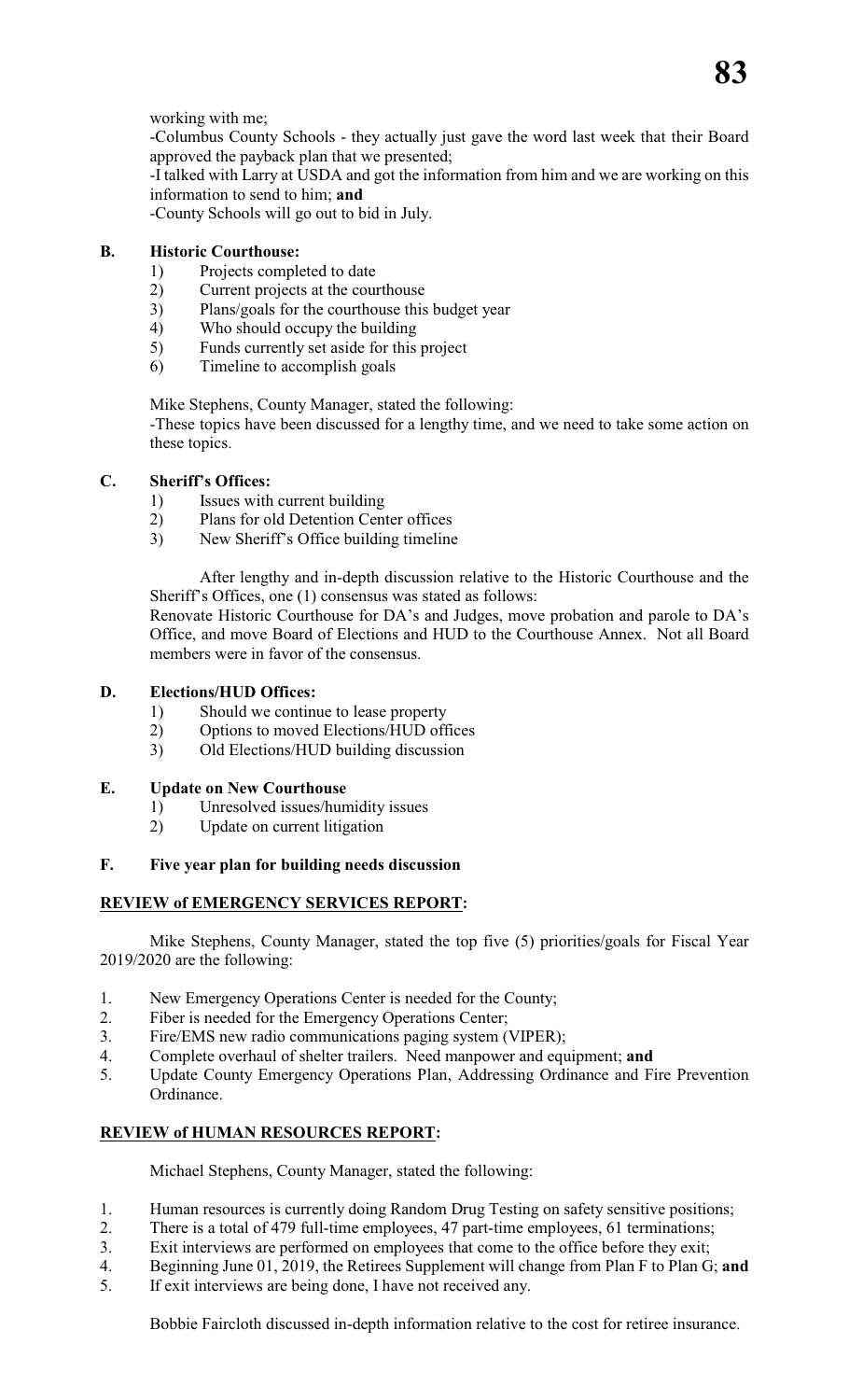## **REVIEW of PLANNING UPDATE/CODE ENFORCEMENT REPORTS**

Michael Stephens, County Manager, and Chairman Trent Burroughs stated the following:

Future Projects of the Planning Department for FY 2019-2020 are as follows:

-Abandoned Structures;

-Land Use Regulations;

-Regulations addressing locating RVs, campers, etc. on a single tract; **and**

-Editing the Planning Department webpage.

#### **REVIEW of all DEPARTMENT MANAGER CURRENT PROJECTS and GOALS/REQUESTS for FY 2019/2020:**

**Aging Department**:

Current Update

Computer Update: updating all computers to Windows 10.

Projects for 2019/2020

- 1. AED
- 2. Landscaping
- 3. Signs

Projects for 2020/2021

- 1. AED
- 2. Phone System
- 3. Security
- 4. Key Enhancement

#### **Columbus County Airport**

- 1. Perimeter Fencing (Safety Improvements)
- 2. Generators (Efficiency/Infrastructure Health/Emergency Operations)
- 3. New Terminal Building/Disaster Recovery Center (Improvements, Efficiency, Infrastructure Health)
- 4. Apron Expansion (Improvements/Infrastructure Health)
- 5. Hangar Taxiways (Phase II) (Improvements/Infrastructure Health)

#### **Animal Shelter**

New Year 2020/2021: Expanding the back room for more dog kennels and a possible van to transport Columbus County Animal Shelter animals to a free spay/neuter clinic so all proceeds will go back to the County for the Animal Shelter.

#### **Board of Elections**

- 1. Reclassifications for 2 present position descriptions (1 Sr. Elections Specialist, 2 Elections Specialists) \$15,500.00
- 2. Workstations \$7,500.00 6 due to WINDOWS 7 operating systems security updates no longer available and 1 for Implementation of Voter ID Equipment
- 3. 42 Laptops and printers to be replaced to Windows 10 \$31,500.00
- 4. A permanent office

#### **Building Inspections**

- 1. Hire one (1) additional inspector enrolling inspectors in code classes as soon as practical;
- 2. Increase permit fees so department covers its budget, permit enough for two (2) new trucks at cost of \$30,000 each;
- 3. Buy updated computers and tablets for trucks, so inspector can enter the inspections in on the job site to send over to contractors;
- 4. Once inspectors are trained property to proper levels, work entire County each day to give prompt inspections as possible; **and**
- 5. Increase in fees, followed will generate funds to accomplish this.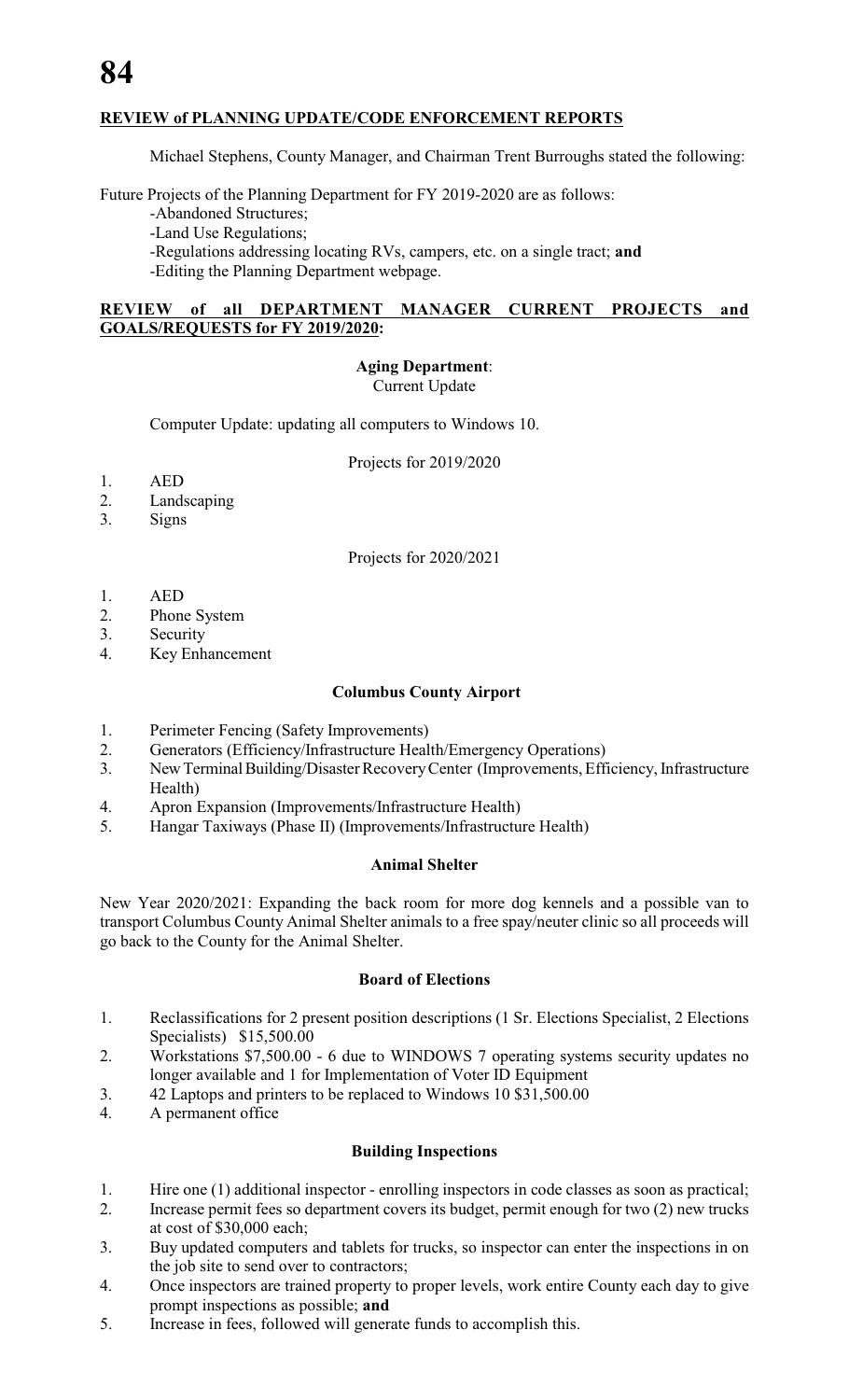#### **DSS**

- 1. To upgrade our current phone system;<br>2. Purchase some I-pads and scanners that
- 2. Purchase some I-pads and scanners that we need;<br>3. Two (2) new vehicles (home visits):
- Two (2) new vehicles (home visits);
- 4. Replace carpet in DSS Conference Room; **and**
- 5. Visiting room chairs and seats in vehicles need to be cleaned and/or replaced.

### **COOPERATIVE SERVICE**

- 1. To focus on better marketing for the NC Cooperative Extension;
- 2. To deliver programs to under served communities;
- 3. To provide better training for staff;
- 4. To continue to focus on better customer service; **and**<br>5. To continue to focus of using the budget the County
- To continue to focus of using the budget the County has allotted to Extension in the most economical and efficient way to provide the services that we are tasked to provide.

### **HEALTH**

- 1. Give the inside of the Health Department a "facelift" to include replace flooring, ceilings, and blinds;
- 2. Bring employee salaries up to surrounding county salaries;
- 3. Replace two (2) vehicles;
- 4. Upgrade computers (will need 40), servers, sonic walls, etc. to maintain patient confidentiality as required by federal standards; **and**
- 5. Have old medical records and septic/well records scanned so that valuable space can be used for office space in our department rather than storage space.

#### **HUD**

- 1. New Car, Tax, Tags and Signage; **and**
- 2. Trainings for all employees.

## **LIBRARY**

- 1. Pave/extend parking lot to compensate for 10 lost parking spaces due to state road construction;
- 2. 8 New computers for Tabor City Library, 2 new staff computers at Main Library;
- 3. Data plans for hotspots;
- 4. Windows software upgrade to Windows 10 for 100 computers;
- 5. Static IP addresses needed to allow branches to better connect to Main Library server.

#### **MAINTENANCE**

- 1. Restructure Maintenance to better serve Columbus County as well as County Government restructure that would include a means to divide Administration activities and Lead/Supervisory type activities;
- 2. Implement Maintenance as a Category III employees according to the Columbus County Personnel Policy #3210 which allows overtime pay on certain occasions;
- 3. Upgrade the Maintenance Building to make it more useful during extreme weather @ hot, cold, stormy;
- 4. Implement a quicker and easier way to dispose of surplus items coming through maintenance; **and**
- 5. Implement a quicker and easier way to bring in contract work.

## **M.I.S.**

- 1. Phased update of all County computer assets to new operating system prior to 2/1/2020;
- 2. Strengthen network security as needed using update firewall technology;
- 3. Update/Replace Scanner Plotter in the GS section;
- 4. Purchase device to render old storage drives unrecoverable; **and**
- 5. Upgrade GIS Software to newest version.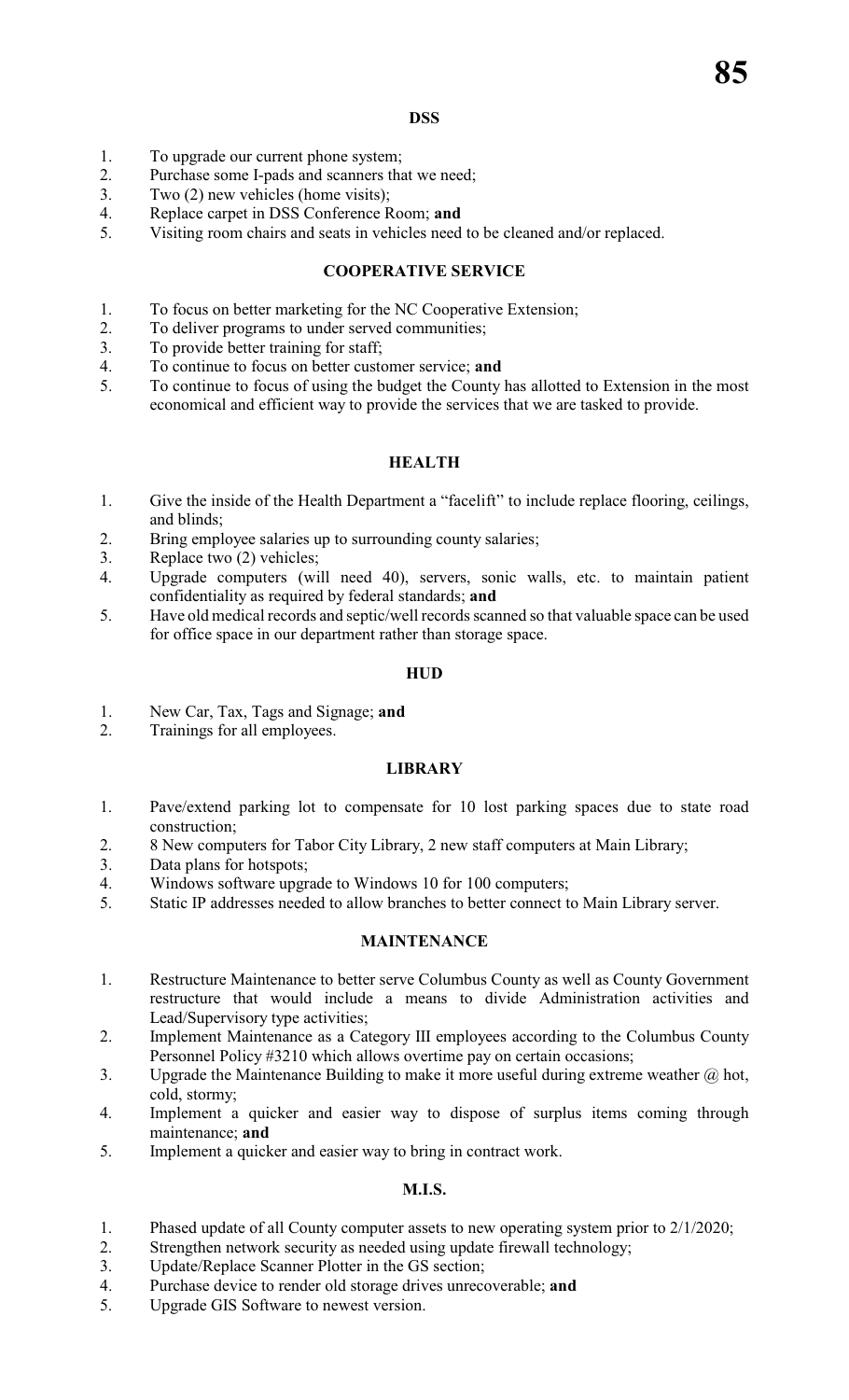# **PARKS and RECREATION**

- 1. New 4 x 4 F-250 to replace 1992 4 x 4 Chevy, current mileage 182,000.<br>2. Implement phase three (3) of undating countywide playeround facilities.
- 2. Implement phase three (3) of updating countywide playground facilities.<br>2. Construct a 12' x 32' (labor provided by recreation staff) covered shell
- 3. Construct a 12' x 32' (labor provided by recreation staff) covered shelter to secure and protect tractors, mowers and equipment attachments.
- 4. To maintain level of services for the citizens of the county, especially the physical and/or developmental disabled citizens.
- 5. To offer competitive salaries to employees and establish career employees.

#### **PLANNING**

- 1. Junkyard Ordinance (mandates).
- 2. Updates to Abandoned Structure Ordinance (mandates).
- 3. Create a website for Floodplain Management that public can go to for information.
- 4. Create a flowchart showing permitting process for development in SFHA.
- 5. Update Mobile Home Park Ordinance;

#### **PUBLIC TRANSPORTATION**

- 1. Replace two (2) lift vehicles and one (1) minivan.
- 2. Update and increase the number of security cameras we have on the building and parking lot.
- 3. Automatic gate installed on the fence to keep people from driving behind the building instead of coming in through the front door.
- 4. Replace printer.
- 5. Shelves in our storage building where we store older files that need to be kept for up to five (5) years.

#### **REGISTER OF DEEDS**

- 1. Conservation Project for Marriage Licenses from 1898 1970.
- 2. Credit Card terminals installed on our computer system so we can provide credit/debit services to our citizens.

#### **SHERIFF**

- 1. Pay increase for employees;
- 2. Equipment upgrades (ie: computers, computer programs, safety equipment);
- 3. Training (advanced training, defense training, pursuit driver training);
- 4. Improve Detention grounds security (ie: install fencing around jail); **and**<br>5. Research and obtain an office area in the eastern area of our county.
- Research and obtain an office area in the eastern area of our county.

#### **SOIL AND WATER CONSERVATION**

- 1. Implement best management practices to reduce non-point source pollution on a voluntary basis;
- 2. Work with contractors to remove storm debris from streams across Columbus County;
- 3. Work with landowners to reduce damage from beaver;
- 4. Work with landowners to implement water management measures to reduce flooding; **and**
- 5. Work to develop Watershed/Stream Management Coordinator positions to prioritize streams for evaluations to be made on a regular basis.

#### **TAX OFFICE**

- 1. Need a new Tax Clerk position;
- 2. Need a new position for GIS/Mapper;
- 3. Look at and appraise all 49,000 parcels/houses and structures for revaluation;
- 4. Focus more on our businesses (audit programs); **and**
- 5. Upgrade billing software that is over 30 years old.

#### **VETERAN SERVICES**

1. Improving the lives of our county's veterans and their families by assisting them in obtaining